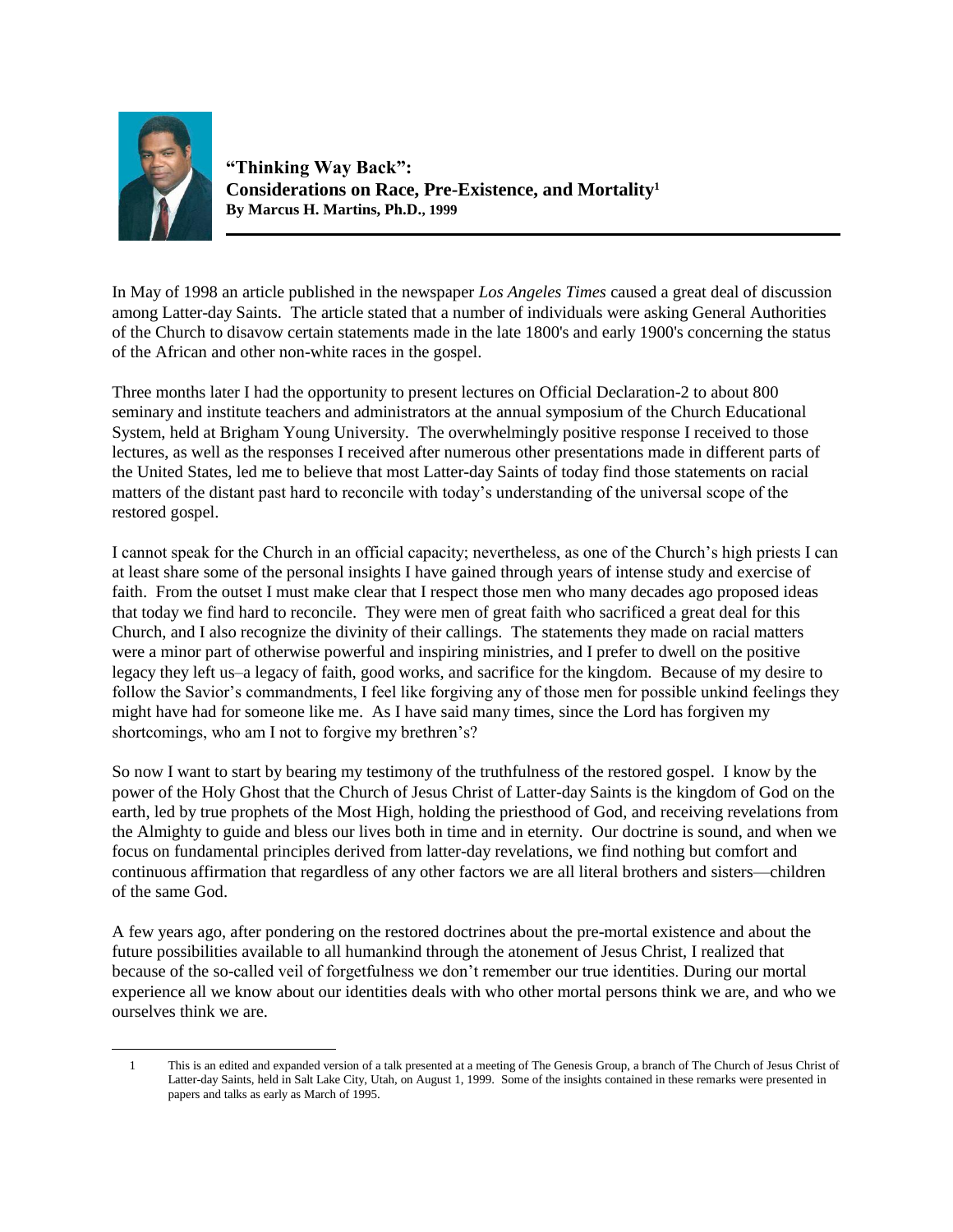But in this mortal stage we often tend to judge one another based on external criteria. We notice and categorize the physical features of our mortal bodies: color of skin and eyes, type of hair, accessories like clothes, cars, properties or financial holdings, and on more or less intangible features like language, accent, knowledge, insights, professional experience, honors, titles, degrees, etc. In general, these external images, or facades, are all we see in each other and almost always we seem satisfied with that type of knowledge.

The second type of knowledge about ourselves—the one provided by the answer to the question "who we think we are"—seems to me as a better alternative because, if we believe in the restored gospel of Jesus Christ, that question allows us to see ourselves within the context of two basic doctrines: our divine filiation and the atonement of the Lord Jesus Christ.

# **Our True Identity and Worth**

The knowledge of our divine filiation and the atonement have a critical impact in helping us rediscover our true identity. According to these doctrines, all human beings--whether considered Asians, Caucasians, Negroes, Hispanics, or any other possible racial variation or combination--are the offspring of Heavenly Parents, created in their likeness and image. Consequently, within each one of us--no matter who we are, where, or how we live--shines the spark of divinity, in the form of divine characteristics, divine virtues, and unlimited potential.

Regarding our worth, the Lord said: "Remember that the worth of souls is great in the sight of God; For, behold, the Lord your Redeemer suffered death in the flesh.<sup>2"</sup> Paul taught that Christ purchased us with the price of his own blood<sup>3</sup>. So, the atonement answers the centuries-old philosophical question about the value of human life. Each mortal person is worth the life of the Savior--and since he is God, infinite and eternal<sup>4</sup>, we can say that each member of the human family has infinite worth.

Based on the fragmentary scriptural accounts available in the late twentieth-century, it appears that for a certain period of time after the Fall of Adam there may have been only one race in the world. Today one can only speculate as to what that first mortal race might have really looked like. In the early days of this dispensation, prophets Joseph Smith Jr. and Lorenzo Snow taught that at a certain season in the eternities God himself inhabited a planet like ours<sup>5</sup>. If we reflect on this teaching for a while, we will conclude that he certainly had a family, a job, a culture, a national identity, and we may also admit as inevitable the assumption that he also belonged to some kind of racial group, unimaginable to us at this stage in time. Which inevitably leads us to the following questions: Could the Lord in his mortal stage of existence have experienced some form of prejudice or discrimination? Could it be that he underwent the same experiences that certain racial or ethnic groups have gone (or are going) through in our planet? If so, could it be that he allowed such things to exist so that we could better understand his background and the extent of his mercy and love?

Unfortunately, at this time we have no definitive answers to these questions; so we will leave them to

 <sup>2</sup> Doctrine & Covenants 18:10-11

 <sup>3</sup> New Testament, Acts 20:28; 1 Corinthians 6:20; 7:23

 <sup>4</sup> Book of Mormon, Mosiah 15:1-4; Alma 34:10,14

 <sup>5</sup> Joseph Smith Jr. taught: "... God himself, the Father of us all, dwelt on an earth ...," and Lorenzo Snow taught: "As man now is, God once was; As God now is, man may be." (Teachings of the Prophet Joseph Smith, p.345; Teachings of Lorenzo Snow, p.2)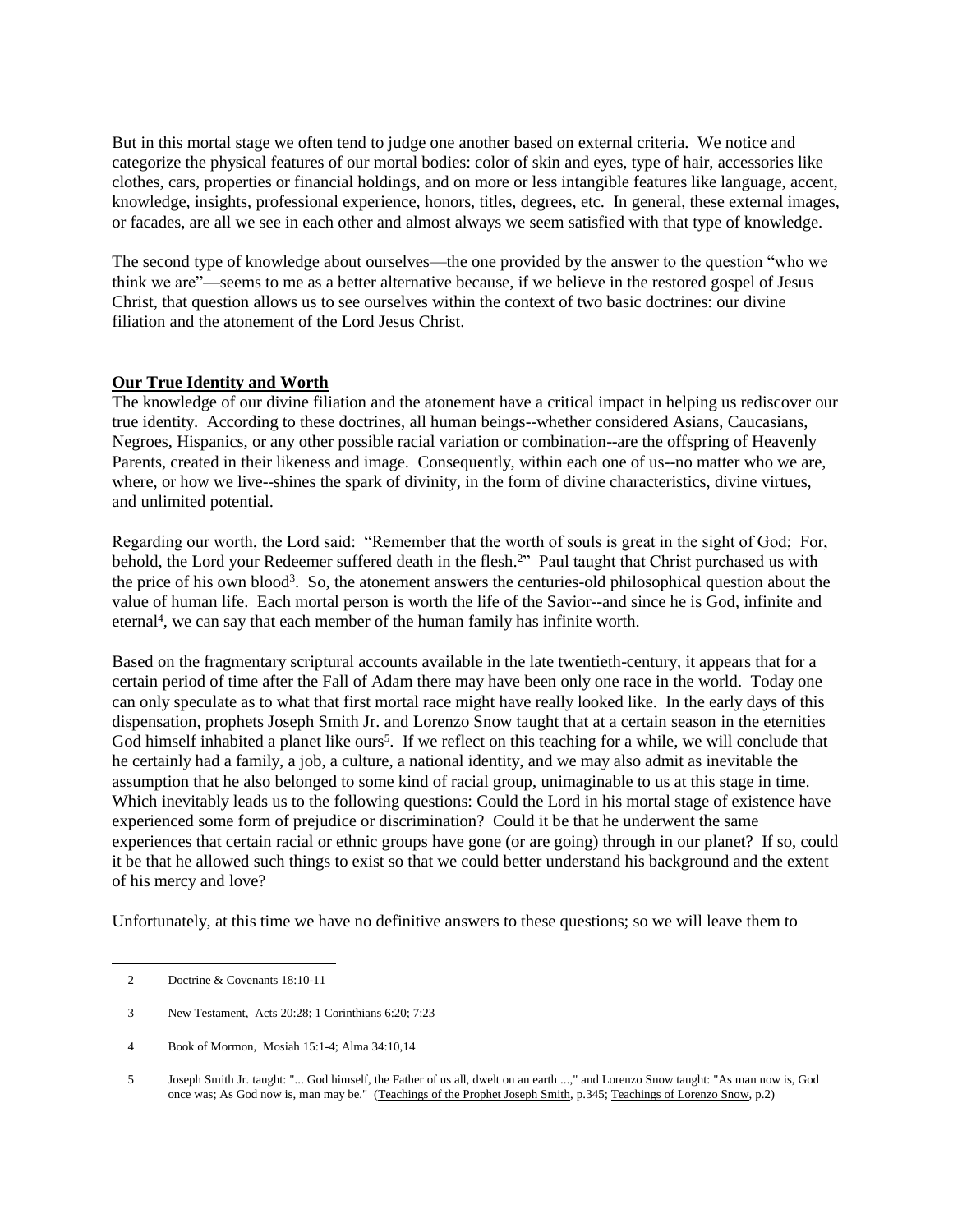future prophetic inquiries. But if those assumptions are true, it is possible to conceive that God's words for those suffering might very well be:

"My [child], peace be unto thy soul; thine adversity and thine afflictions shall be but a small moment; ... Be patient in afflictions, for thou shalt have many; but endure them, for, lo, I am with thee, even unto the end of thy days. ... Be patient in afflictions, revile not against those that revile. ... Woe unto the world because of offences! For it must needs be that offences come; but woe to that man by whom the offence cometh!"<sup>6</sup>

# **Spirits and Glory: Visualizing Life in the Pre-Mortal World**

What might have been like to live as a pre-mortal spirit? With the currently available revelations we can't fully comprehend—or rather remember—our pre-mortal environment because of the temporary physical limitations imposed as a result of the Fall of Adam. In my current opinion, rather than an actual physical veil or curtain, the so-called veil of forgetfulness could very well be just a temporary condition caused by our imperfect mortal minds' inability to process perfect and immortal information<sup>7</sup>. If that is really so, we have not "forgotten" our pre-mortal life and labors, but instead our mortal brain is just incapable of fully accessing the information permanently stored in our spiritual brain.



Using a rudimentary geometrical analogy, we may say that trying to understand eternal matters using mortal tools might be like trying to connect all the points of a circle with all the points of an inflexible straight line. The straight line would contact the circle in at most two points at a time, and the only way to make a connection with all points would be to slide the line up or down on the circle over time. In other words, connection would all points would only be possible incrementally, but not simultaneously.

But despite this limitation, perfect and immortal knowledge is not entirely inaccessible to mortals. Mortal life is made possible by the combination of fallen corruptible earthly matter and glorified spiritual matter. Through the power of the Holy Ghost one can "feel" the reality of the eternal kingdoms and the truthfulness of heavenly concepts even while temporarily incapable of seeing or fully understanding them. The Lord stated that the elements are the tabernacle of God, and that human beings themselves are the tabernacle of God<sup>8</sup>. Therefore, since our imperfect mortal bodies are made alive by an infinitesimal degree of the divine power, our mortal mind can perceive or feel eternal concepts when it experiences the intimations or impressions from eternity conveyed by the power of the Holy Ghost. The prophet Joseph Smith taught: "All things ... God ... reveal to us, while we are dwelling in mortality ... are revealed to us in the abstract, and independent of affinity of this mortal tabernacle, but are revealed to our spirits precisely as though we had no bodies at all ..."<sup>9</sup>

In another rudimentary analogy, we observe an electric current passing through water. Although the water

 $\overline{a}$ 

9 Teachings of the Prophet Joseph Smith, p.355

 <sup>6</sup> Doctrine & Covenants 121:7; 24:8; 31:9; New Testament, Matthew 18:7; brackets added

 <sup>7</sup> Keep in mind that this personal opinion is based on currently available knowledge. Future official prophetic statements will shed more light on this subject.

<sup>8</sup> Doctrine and Covenants 93:35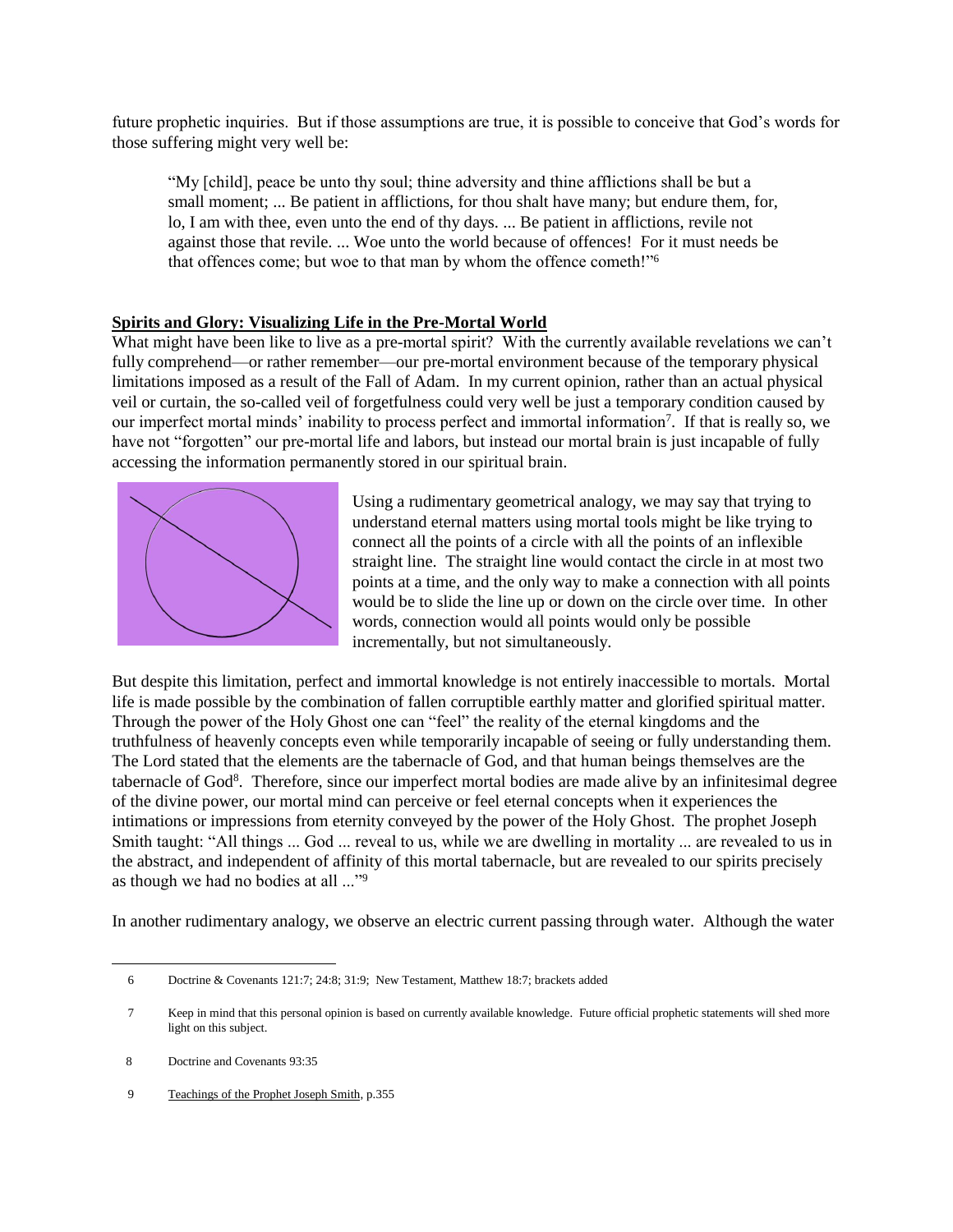will resist the electric current, the minerals in suspension in the water will still conduct the electricity. The same could be said in relation to the interaction of the Spirit of the Lord with our souls<sup>10</sup>. Although the fallen elements of our bodies may resist the power of the Holy Ghost, the spiritual elements of our soul will let the power and its consequent effects—knowledge, insights, and gifts—flow through us, if we use the cleansing and sanctifying procedures and ordinances prescribed by the Lord.

A word of caution may be necessary at this point. When trying to visualize life in the pre-mortal world one must be careful with the utilization of imperfect mortal definitions to explain perfect and immortal concepts. For example, in perfect and immortal spheres terms like: progress; faith; intelligence; nobility; agency; and valiancy, refer to processes and attributes far beyond our imperfect mortal comprehension.

Just as an example, let us consider for a moment the concept of intelligence (defined for the moment as intellect, reason, or erudition) in an immortal environment. One of the early Apostles of this dispensation, Elder Parley P. Pratt, understood spiritual matter as "a substance ... holy ... pure ... endowed with intellectual attributes and sympathetic affections" and that a spirit is "an individual intelligence, an agent endowed with life, with a degree of independence, or inherent will, with the powers of motion, of thought, and with the attributes of moral, intellectual, and sympathetic affections and emotions ... possessing eyes to see, ears to hear, hands to handle; as in possession of the organ of taste, of smelling, and of speech."<sup>11</sup>

Another early Apostle, Elder Orson Pratt, believed that spirits possessed intellectual ability far beyond mortal possibilities. He stated:

"In the spirit state, we have reason to believe ... [the] medium of communication will be adapted to the nature and capacity of the mind to grasp in a variety of subjects and digest them all at once. ... [There] is a language in the spirit world that can communicate more to the mind in one minute



than could be learned here in a hundred years of intense study and reasoning. There is an eternity of knowledge. There are worlds, as it were, without number; kingdoms without number; personages without number; intellectual beings of all grades and orders without number; and all these have their laws, their governments, their kingdoms, their thrones, their principalities, their powers, all moving and acting in the sphere in which they are placed; ... imperfect things will be done away, and we shall be able by the power of the Holy Ghost to obtain a language by which the angels speak, and by which a higher order of beings speak, and by these means attain to a greater degree of knowledge,

that will produce a greater amount of happiness.<sup>12"</sup>

Based on these statements, the idea that some pre-mortal spirits might have been ignorant, dull-witted, or feeble-minded cannot be supported. Consequently, if certain pre-mortal spirits who chose to follow the Savior had a lesser degree of any pre-mortal attribute or characteristic, we can still say that those same spirits probably had intelligence, might, knowledge, purity, and holiness in greater degree than the most righteous yet imperfect mortal person. Mortals can only be considered superior to spirits in the sense that they possess tangible bodies with their associated opportunities for development and potential for future

 $\overline{a}$ 

12 Journal of Discourses 3:101-103; brackets added

 <sup>10</sup> Let us observe that the term "soul" is defined in the scriptures as the union of an immortal spirit with a mortal body. See Doctrine and Covenants 88:15

 <sup>11</sup> Journal of Discourses 1:8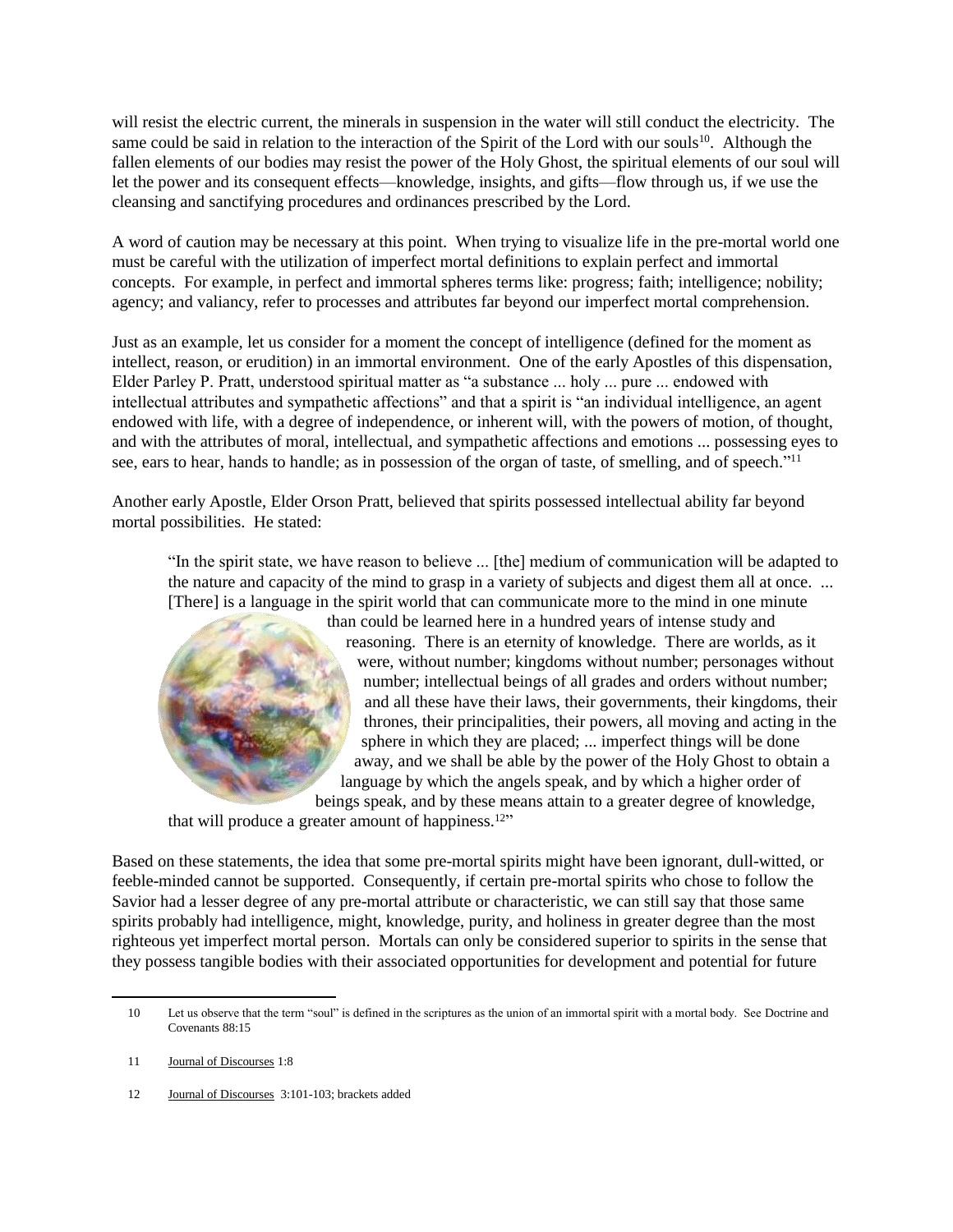glory<sup>13</sup>, all made possible by the Fall and the Atonement.

Therefore, concepts like progress, intelligence, and valiancy, must be used with great care when referring to the corresponding perfect virtues found in eternal worlds. Without proper care, mortal definitions for such concepts may end up being heavily influenced by imperfect (and at times abhorrent) societal biases. The careless use of imperfect mortal definitions for progress, intelligence, and valiancy to explain their perfect immortal counterparts may end up being a futile attempt to imagine prejudicial and damaging systems in spheres where there are no such things.

### **Coming to Earth: Present Circumstances and Future Possibilities**

Having considered a few insights on the pre-mortal environment, we now turn our attention to mortality. In the past some have argued that our circumstances on earth (e.g. nationality, race, health, income, etc.) would have been imposed on us as rewards or punishments for unknown events occurred during the premortal stage of life. While it is true that individuals are pre-ordained (or foreordained) in the pre-mortal world, we must remember that the doctrine of pre-ordination refers to assignments to be performed in mortality, and should not be automatically extended to all other aspects of the mortal experience.



Some authors have used terms like "fortunate" and "less fortunate" to categorize human beings according to their circumstances in this life. I would like to raise another word of caution. What do we mean when we say that another individual is "less fortunate"? The adjective "fortunate" suggests luck, chance, or wealth. If that is so, people have been unconsciously evaluating others solely in terms of material welfare, instead of in terms of faith, charity, kindness, spirituality, and other Christian virtues.

Besides, there are other subtle and perhaps even more serious implications here, these having to do with the logical consequences of the concept of being "more fortunate." Does that imply that some consider themselves more blessed? More loved? Better (i.e. of superior quality) in comparison with others? Such imperfect mortal categorizations often deny the impartiality of the Lord's mercies<sup>14</sup>. And who said that material comfort and technological advancement would be the criteria to determine either pre-mortal or mortal righteousness or favor?

Comparisons based on mortal criteria (nationality, educational attainment, economic or military prowess, material possessions, physical comforts) are the result of imperfect human (and mostly Western) reasoning, which attempts to understand the world using culture-based categories and scales, which in turn often leads to division into social classes. But the restored gospel teaches that exaltation and eternal life are entirely dependent upon the Lord's grace following our individual faith and obedience<sup>15</sup>, and that salvation is offered to all, regardless of material circumstances. Nephi taught:

"[The Lord] doeth not anything save it be for the benefit of the world; for he loveth the world, even that he layeth down his own life that he may draw all men unto him. Wherefore, he commandeth none that they shall not partake of his salvation. ... [For] he doeth that which is good among the children of men; and ... he inviteth them all to come unto him and partake of his

 $\overline{a}$ 

15 2 Nephi 25:23

<sup>13</sup> Teachings of the Prophet Joseph Smith, pp.181, 325

 <sup>14</sup> Psalms 145:9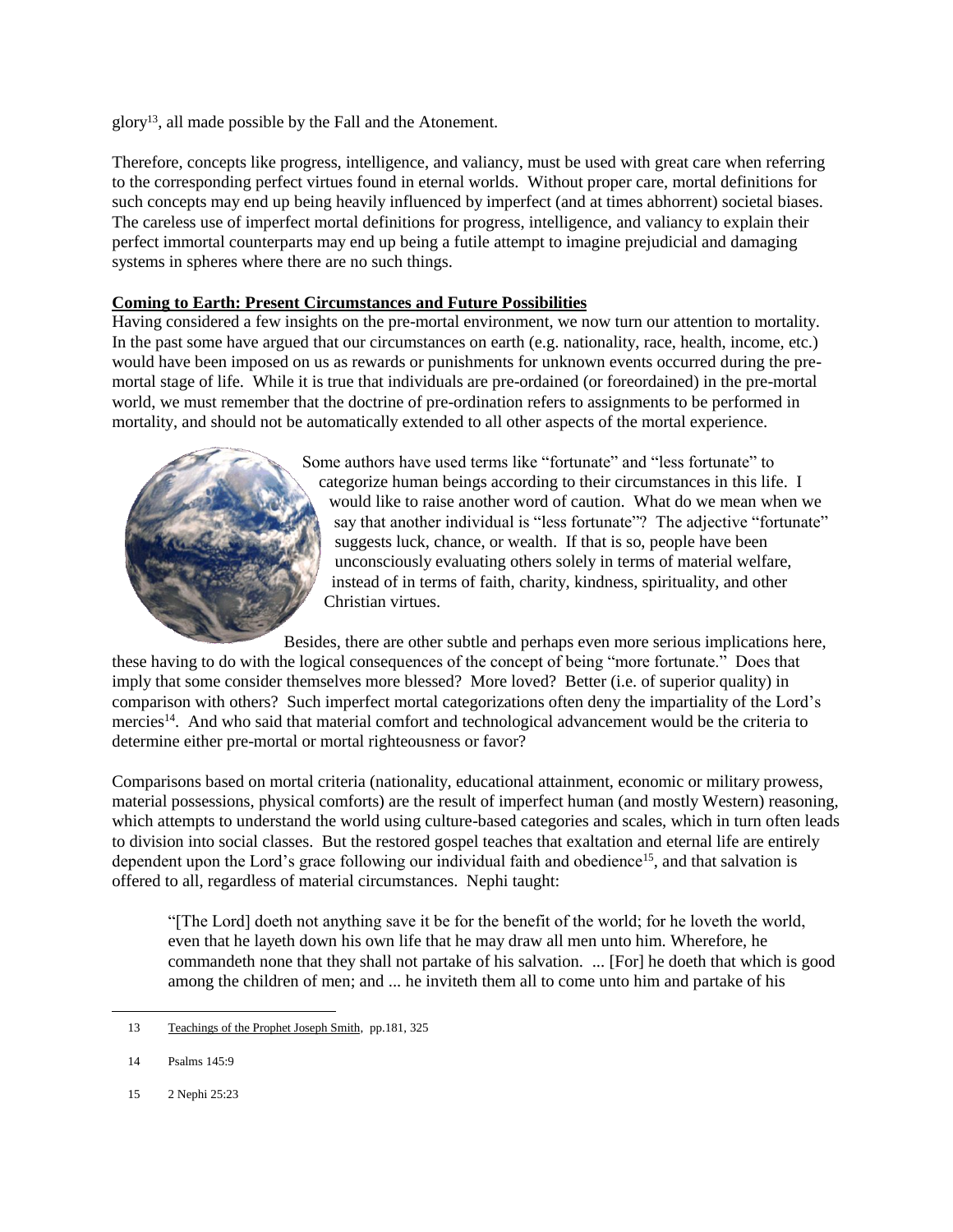goodness; and he denieth none that come unto him, black and white, bond and free, male and female; and he remembereth the heathen; and all are alike unto God, both Jew and Gentile.<sup>16"</sup>

In this dispensation, the Lord said the following:

"And again I say unto you, let every man esteem his brother as himself. For what man among you having twelve sons, and is no respecter of them, and they serve him obediently, and he saith unto the one: Be thou clothed in robes and sit thou here; and to the other: Be thou clothed in rags and sit thou there--and looketh upon his sons and saith I am just? Behold, this I have given unto you as a parable, and it is even as I am. I say unto you, be one; and if ye are not one ye are not mine.<sup>17"</sup>

Based on passages like these we understand that our potential and likelihood for exaltation and eternal life are not dependent upon events and circumstances of the pre-mortal existence. While it is true that the Lord stated to Abraham that he had chosen his rulers from among the noble and great in the pre-existence, it is clear in the inspired text that choice seemed to refer to specific pre-ordained missions in mortality, not chances of salvation<sup>18</sup>. Besides, the prophet Joseph Smith stated that there are no guarantees, not even for those who have been sanctified<sup>19</sup>. Being even a General Authority of the Church does not by itself increase a person's chances of being admitted into the celestial glory. If anything, such high calling only increases the weight of the responsibility placed on that man's shoulders.

Another question often asked: "Is being born in an active Latter-day Saint family [and/or in an affluent environment] an evidence of pre-mortal faithfulness?" In the past some have suggested that being born under such "favorable" circumstances could be seen as a reward for righteous pre-mortal deeds. But if such idea were true, how could we account for Abraham's birth in the home of an idolatrous and abusive father? Or how could we account for the fact that among the first 30 or so prophets and apostles of this dispensation none was born in an LDS family? Associating materialistic circumstances with pre-mortal rewards would deny the possibility of the Lord's pre-ordained rulers being born in all nations and under a variety of social and economic circumstances.

If anything, we may safely state that being born in an active LDS family may only increase the likelihood– but not necessarily guarantee--that one will fulfill certain parts of his or her pre-ordained mission on this earth, and it may have nothing to do with pre-mortal actions or dispositions.

#### **The Heredity of Blessings and Curses**

While it is true that at times in the history of the dispensations the Lord cursed certain individuals or groups of individuals, a careful reading of the scriptures reveals two important ideas: First, that curses are as hereditary as blessings. And just as the blessings of the parents are bestowed upon their children only on conditions of individual righteousness, likewise, curses can only be transferred from one generation to the next on conditions of wickedness<sup>20</sup>. So, instead of lineages and physical features, we ought to look into our hearts to find the Lord's favored people<sup>21</sup>. Secondly, we observe that crucial details about those

- 18 Pearl of Great Price, Abraham 3:22-26
- 19 Doctrine and Covenants 20:29-34
- 20 Deuteronomy 24:16; Ezekiel 18:20; D&C 103:25-26; 124:50
- 21 1 Samuel 16:7

 <sup>16 2</sup> Nephi 26:24,33

 <sup>17</sup> Doctrine and Covenants 38:25-27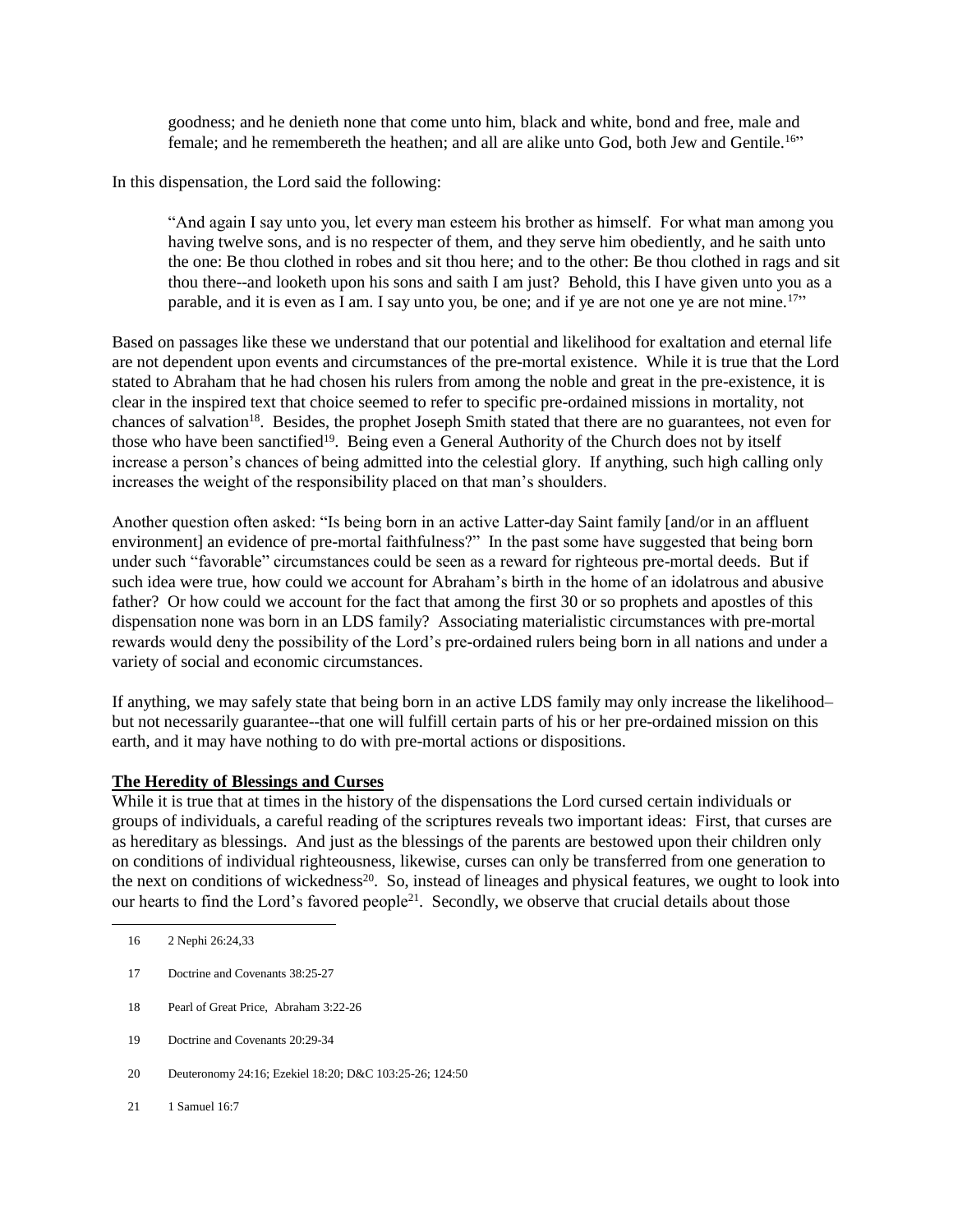ancient curses have not yet been revealed. The Lord stated that every law (or decree) has "certain bounds ... and conditions<sup>22</sup>." We read that such-and-such people were cursed, but often we do not ask for what reason they were cursed, nor under what conditions the curse was imposed, and more importantly, under what conditions the curse might be lifted.

At this point I think it would be wise just to quote the words of the prophet Joseph Smith on the judgments of God compared to men's:

"... [While] one portion of the human race is judging and condemning the other without mercy, the Great Parent of the universe looks upon the whole human family with a fatherly care and paternal regard ... and without any of those contracted feelings that influence the children of men ... He is a wise Lawgiver, and will judge all men, not according to the narrow, contracted notions of men ... We need not doubt the wisdom and intelligence of the Great Jehovah; He will award judgment or mercy to all nations according to their several deserts, their means of obtaining intelligence, the laws by which they are governed, the facilities afforded them of obtaining correct information, and His inscrutable designs in relation to the human family  $\ldots^{23}$ 

"All the religious world is boasting of righteousness; it is the doctrine of the devil to retard the human mind, and hinder our progress, by filling us with self-righteousness. The nearer we get to our heavenly Father, the more we are disposed to look with compassion on perishing souls; we feel that we want to take them upon our shoulders, and cast their sins behind our backs. ...<sup>24</sup>

"Our heavenly Father is more liberal in His views, and boundless in His mercies and blessings, than we are ready to believe or receive; and, at the same time, is more terrible to the workers of iniquity, more awful in the executions of His punishments, and more ready to detect every false way, than we are apt to suppose Him to be.<sup>25"</sup>

### **Conclusion**

Today there may be a few individuals who would argue that this discussion on race, pre-existence and mortality, is irrelevant, inconsequential, and that should be set aside for good. Unfortunately, the racial tensions and ethnic conflicts present in the 1990's clearly show that we have not outgrown centuries-old feuds and prejudices. So, this discussion is not only worthwhile but also necessary. But rather than relying on academic discussions and propositions, I also believe that only the word of God can heal wounds and influence people to do what is just<sup>26</sup>. As I mentioned previously, the doctrine of the restored gospel is sound. The requirements for exaltation are simple and unchangeable across cultures, races, or any other mortal variables.

Still, after all these considerations, there may still be those who harbor unkind feelings towards others, who feel uncomfortable with the idea of meeting former members of different national or racial backgrounds in the celestial kingdom, and who would rather exclude them from their fellowship. I would invite these individuals to repent of such feelings, reminding them that Lord and all the heavens weep over the lack of

- 23 Teachings of the Prophet Joseph Smith, pp.217-218
- 24 ibid., p.241

- 25 ibid., p.257
- 26 Jacob 2:8; Alma 31:5

 <sup>22</sup> Doctrine and Covenants 88:38